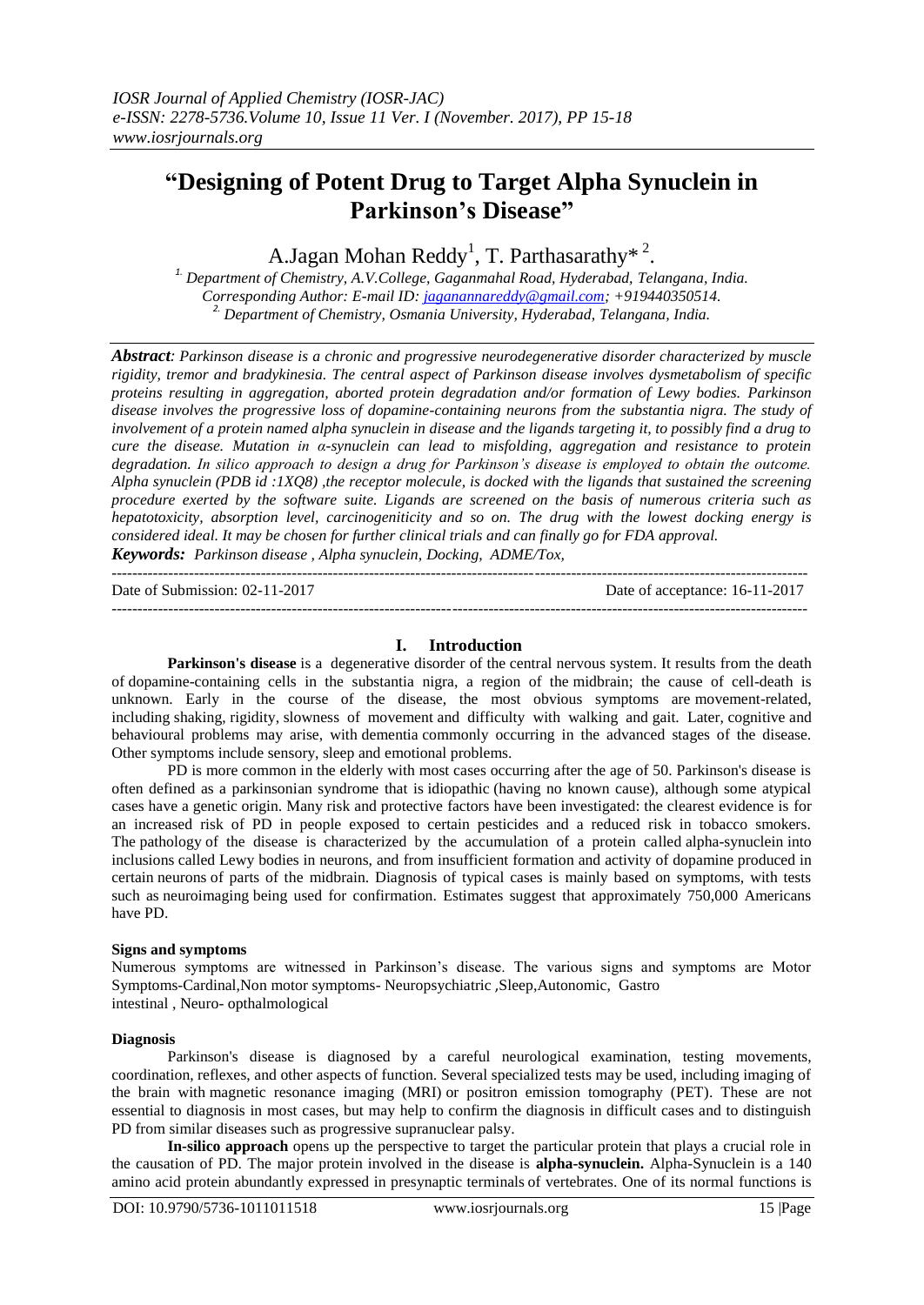to regulate dopamine transporter activities as shown in **Fig 1** .This protein contains an NAC region that is prone to aggregate, especially under oxidative stress. The aggregated a-synuclein can inhibit the function of 26S proteasome which is important for the clearance of misfolded proteins and other target molecules. The dysfunction of proteasome will contribute to cell death. Two mutations, A53T and A30P, in a-synuclein have been identified in families with early-onset familial Parkinson's disease. These mutations may accelerate the aggregation of a-synuclein.



**II. Experimental**

# **Protein analysis**

Proteins involved in disease are explored through **GeneCards**(provided gene-centric information, automatically mined and integrated from a myriad of data sources) and the most commonly diagnosed protein (alpha synuclein) is selected .The sequence, function and structure of alpha-synuclein is extracted from **NCBI**. **BLAST** is performed employing numerous model organisms. BLOSUM matrix used in BLAST is in accordance with the hierarchy of organisms i.e. BLOSUM 80 with higher vertebrates, BLOSUM 62 with invertebrates and lower vertebrates and BLOSUM 45 in case of microbes. Evolutionary relatedness of model organisms to the query protein is estimated with the help of **SDSC Biology Workbench (**The SDSC Workbench is a web-based tool for biologists that allows to search many popular protein and nucleic acid sequence databases) .Color coded representation of the phylogenetic tree can also be obtained in the form of texshade and boxshade. Conformatory tools like SOPMA, PROTPARAM, PHYRE, JPred, CPH Model were used to derive the structurally based information of the query protein. PDB ids are validated through different tools and the pdb id 1XQ8 is confirmed. So **1XQ8** is found to be the receptor protein.

# **Simulation of Receptor**

Energy minimization of receptor takes place in **Accelrys Discovery Studio** is a software suite of life science molecular design solutions for computational chemists and computational biologists that makes it easier to examine the properties of large and small molecules, study systems, identify leads and optimize candidates). Binding site of the receptor (1XQ8) is edited and charmM and forcefield is applied. Algorithm used in minimization process is Conjugate Gradient. Steps are increased with an increment of 200 until the energy stabilizes. The final value of energy of receptor after minimization is: -6886.47162 kcal/mol.

## **Creation of library of compounds and Virtual Screening**

Myriad of compounds are selected from natural sources and GeneCards. Reviewing the literature and related articles about the disease and treatment assists in selecting the compound from natural sources. The chosen compounds are enlisted and then screened on the basis of Lipnk. 5 Rule.(Bioassay Activity).

# **ADME Test/TOPKAT on screened compounds**

Compounds are screened on the basis of the values of hepatotoxicity and absorption level in ADME in **Accelrys Discovery Studio**. ADME is the test for Absorption Distribution Metabolism Excretion capacities of drugs. If the values of ADMET Hepatotoxicity and ADMET Absorption level are equal to zero, then the compound is selected further for TOPCAT .Non carcinogenicity is the foremost criteria of this screening test. Other parameters are that are considered for testing are**:** Rat Oral LD50, Developmental Toxicity Potential (DTP),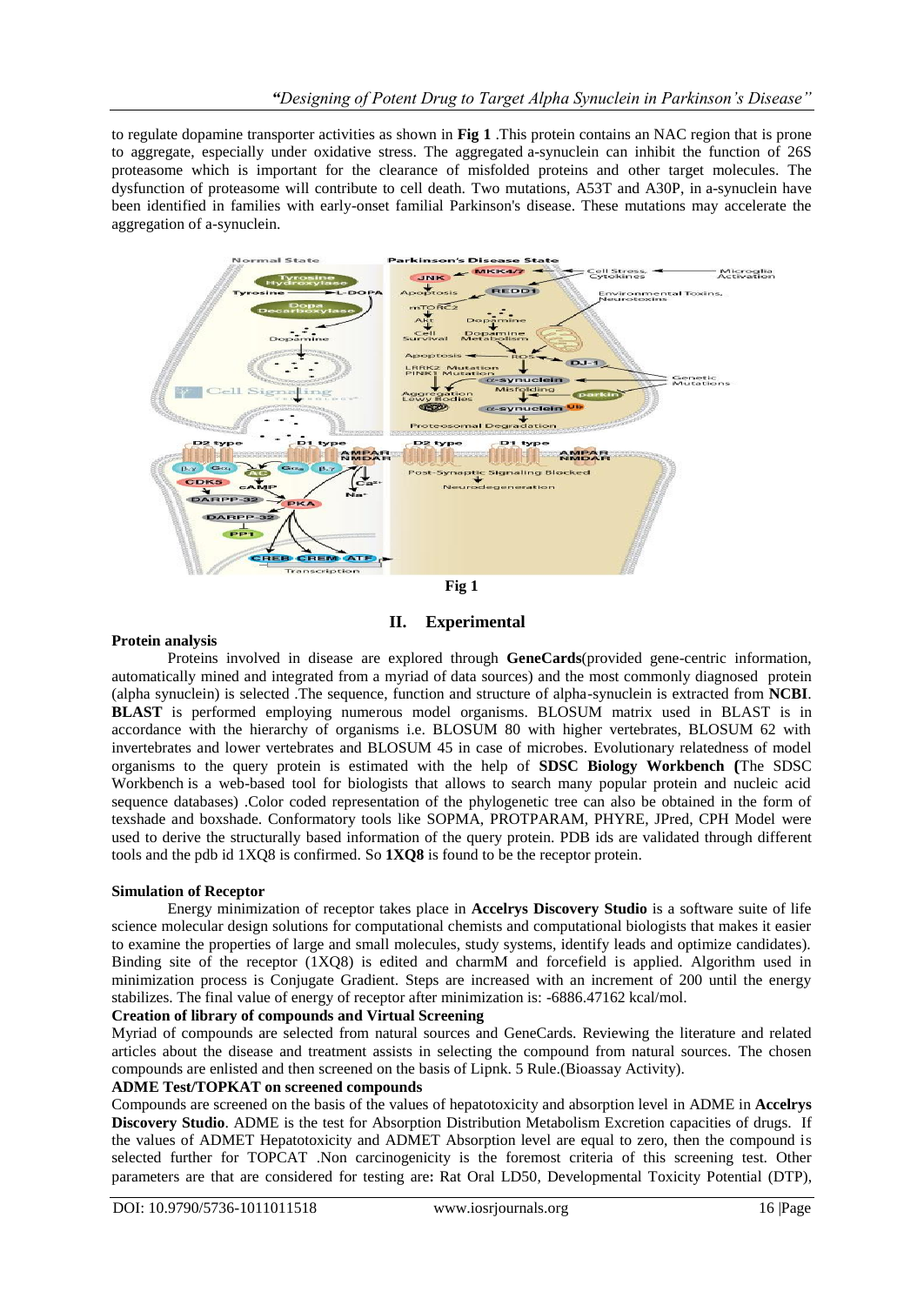Skin Irritation, Ocular Irritancy SEV/MOD vs MLD/NON. Drug candidates are thus finalized for energy minimization on the basis of these results.

#### **Simulation of drugs**

Energy optimization of candidate molecules that survive the pre-mentioned screening tests takes place in **Accelrys Discovery Studio**. Algorithm used in minimization process is Conjugate Gradient. Steps are increased with an increment of 200 until the energy stabilizes.

#### **Docking**

Drug candidates that qualify the mentioned tests are docked with the receptor  $(1XQ8)$  using CDOCKER available on **Accelrys Discovery Studio** 50 poses were obtained (10 for each ligand).One with the minimum cdocker energy is considered to be suitably the best out of the five candidates. Interaction of receptor with that particular drug is visualized and analyzed.

## **III. Result And Discussion**

Based on docking energies of potential drug candidates as shown in **Table 1**, one with the lowest CDOCKER energy is considered ideal. As per the study conducted, **Delonal** is the potent drug target for the cure of the disease.

| <b>NAME</b>   | <b>TOP HITS</b> | <b>CDOCKER</b><br><b>ENERGY</b> | <b>CDOCKER</b><br><b>INTERACTION</b><br><b>ENERGY</b> | <b>POSE</b><br><b>NUMBER</b> |
|---------------|-----------------|---------------------------------|-------------------------------------------------------|------------------------------|
| Atropine      | 10              | $-14.4708$                      | 27.1402                                               | 10                           |
| Delonal       | 10              | $-45.6144$                      | 23.9657                                               | 10                           |
| fatty acid    | 10              | 32.6051                         | 31.8937                                               | 10                           |
| Levamfetamine | 10              | 21.8091                         | 25.7744                                               | 10                           |
| Q10           | 10              | $-30.6298$                      | 23.6332                                               | 10                           |

| e v<br>× | ۱<br>п<br>H |  |
|----------|-------------|--|
|----------|-------------|--|

The results of TOPCAT and ADMET of delonal are shown in fig 2 and fig 3 respectively .



Docking of Delonal with 1XQ8 shows the degree or extent of their interaction. Docking as in **Accelrys Discovery Studio** is shown in fig 4.